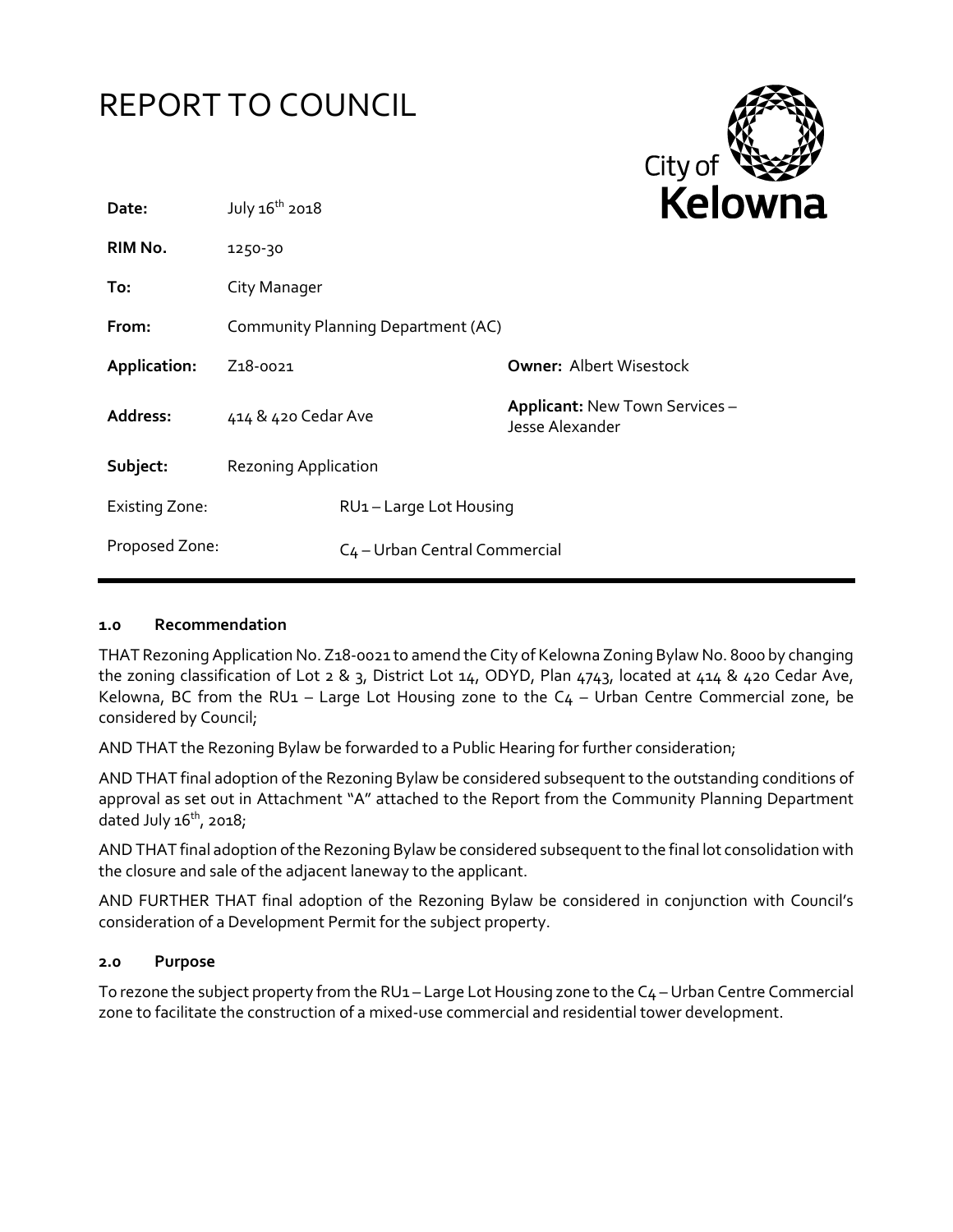## **3.0 Community Planning**

Staff are supportive of the rezoning application. The walkscore of the subject property is 82 indicating this site is very walkable and the OCP encourages this type of mixed land uses. There are commercial shops, services, employment, transit, and cultural amenities all within a 5-minute walking radius. The City's plans over the next decade to develop Cedar Ave Park, located to the west of the subject property along the waterfront, will help to support the density and further improve the livability of the neighbourhood.

The scale and density of this proposed development does not trigger a Traffic Impact Assessment (TIA). Overall, the proposed development is consistent with the City's goal for increasing urban centre living and providing a mix of land uses with ground floor commercial at the lower levels and residential units above. The proposal exceeds the existing height policy for the area of a maximum of seven storeys. Within an upcoming Development Variance Permit, Staff will provide an assessment on the appropriateness of towers in South Pandosy and the contextual fit of the proposal to the surrounding urban centre.

As a condition of final reading, the applicant will need to consolidate the two lots plus the area of Newsome lane.

# **4.0 Proposal**

# 4.1 Project Description

Each subject property currently contains a single family dwelling. The applicant is seeking to rezone the subject properties to C4, Urban Centre Commercial and to undertake a Development Permit to facilitate the construction of 34 units of multi-residential within a 15 storey low-rise tower. The Cedar Avenue and Newsom Lane frontages host retail and café uses at grade along with the principal residential entrance. The second level of commercial fronts Cedar Avenue and will offer additional commercial or office uses. Structured parking, waste management, and utility services are accessed from the back lane. Development parking is consistent with the Zoning Bylaw requirements and is fully enclosed within an above-ground parkade. The owner is in the process to acquire roughly 7.5m of Newsom Lane from the City of Kelowna and either lease or grant a long term easement over the land to ensure the existing public parking is maintained.

The applicant has applied for a Development Variance Permit to increase the height from 7 storeys maximum to 15 storeys. This is the only variance Staff is tracking at this time.

Should Council support the Rezoning bylaw, staff will bring forward a detailed report evaluating the design guidelines for the Development Permit and the overall merits of the Development Variance Permit for Council's consideration.

# 4.2 Site Context

The subject property is located in the South Pandosy Urban Centre. The two lots have a combined area of 2,023 m<sup>2</sup> in a neighbourhood with a high density of urban amenities and employment. The properties are connected to urban services and are located within the Permanent Growth Boundary.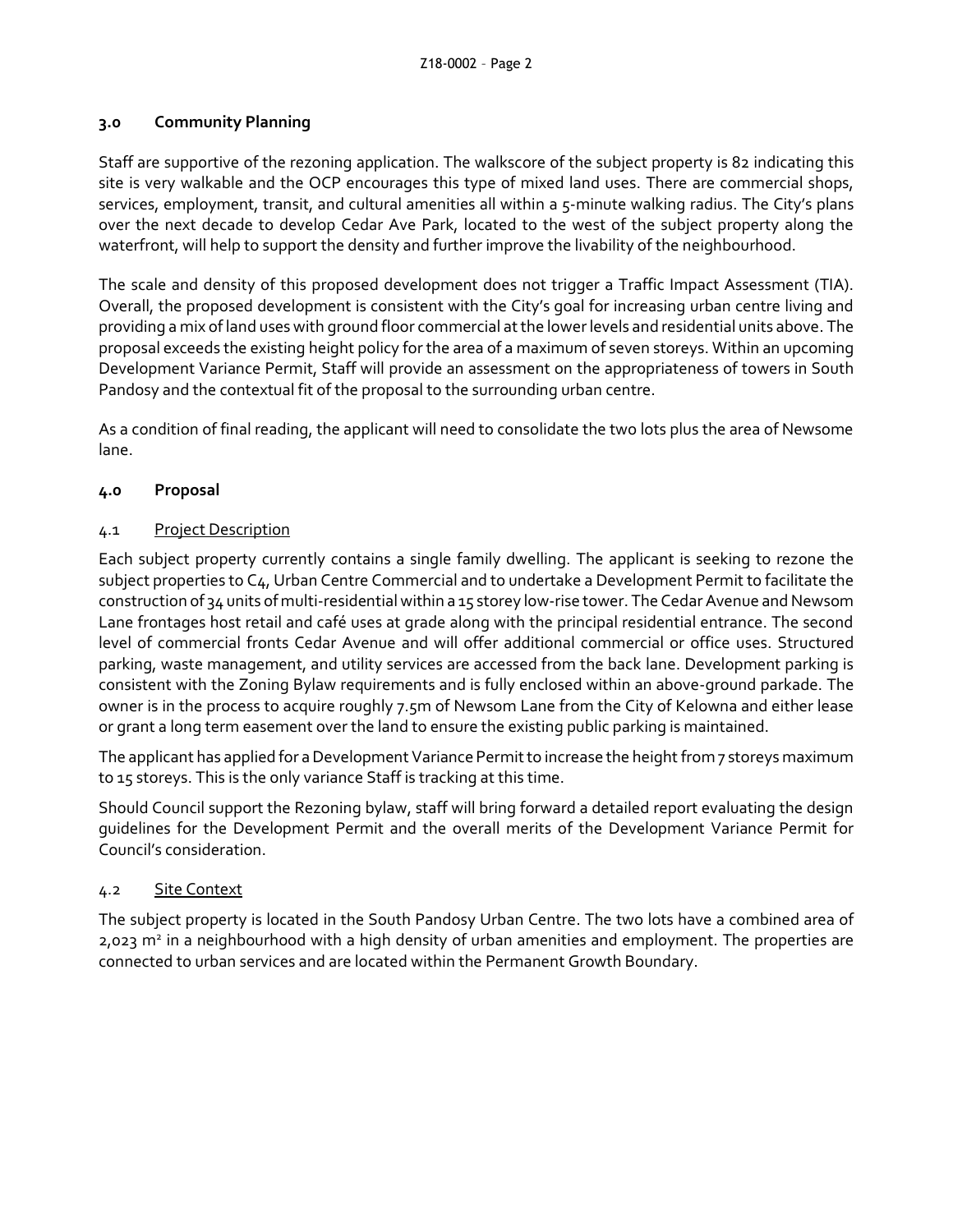| <b>Orientation</b> | Zoning                                   | <b>Land Use</b> |
|--------------------|------------------------------------------|-----------------|
| North              | C <sub>4</sub> – Urban Centre Commercial | Commercial      |
|                    | RU1-Large Lot Housing                    | Residential     |
| East               | C <sub>4</sub> – Urban Centre Commercial | Commercial      |
| South              | RU1-Large Lot Housing                    | Residential     |
| West               | RU <sub>1</sub> – Large Lot Housing      | Residential     |

Specifically, adjacent land uses are as follows:

# **Subject Properties Map:** 414 & 420 Cedar Ave



- **5.0 Current Development Policies**
- 5.1 Kelowna Official Community Plan (OCP)

# **Goals for A Sustainable Future**

Contain Urban Growth.**<sup>1</sup>** Reduce greenfield urban sprawl and focus growth in compact, connected and mixed-use (residential and commercial) urban and village centres.

-

<sup>&</sup>lt;sup>1</sup> Goal 1. (Introduction Chapter 1).